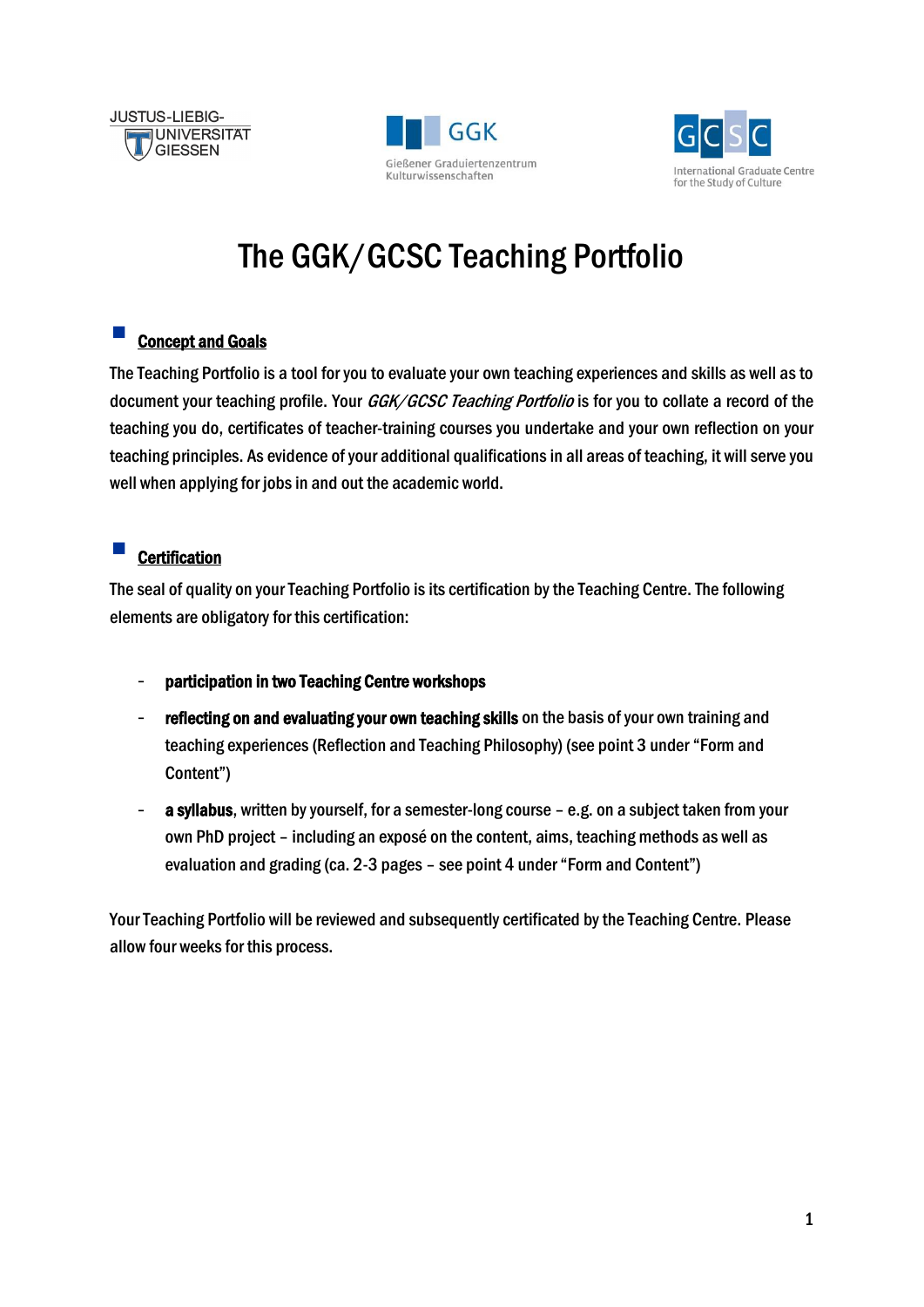# Form and Content

Aside from the above-named essential elements of your portfolio, what else you include is up to you! It is particularly your responsibility to collect and keep safe the documents contained within it as well as to create a correct table of contents.

The following describes some commonly included elements of Teaching Portfolios, which you may wish to use as a starting point in constructing your own.

## **Form**

Please adhere to current form-related guidelines for written papers.

# **Contents**

1. Front page [obligatory for certification]

- Name
- Address
- Date of submission
- Title: GGK Teaching Portfolio or GCSC Teaching Portfolio

## 2. Table of contents [obligatory for certification]

#### 3. Reflection and Teaching Philosophy [ca. 3-4 pages, obligatory for certification]

This part contains a reflection on your acquisition of teaching skills by means of university-teacher training, teaching experience and any other relevant experience (such as an internship or assistantship in an educational institution). It should also provide an outline of your personal teaching ideals and principles, which form the basis of your own teaching and are put into practice in "Your Own Courses" (see point 6). Also briefly draw some conclusions from this reflection, identifying your strengths and weaknesses as a teacher and how you intend to improve your teaching for the future. This could include, for example: trying out team teaching, new seminar formats or different testing methods. Your own reflection and teaching philosophy are there to enable others to gain an insight into your development as a teacher and the specific skills you have gained throughout your university-teacher training.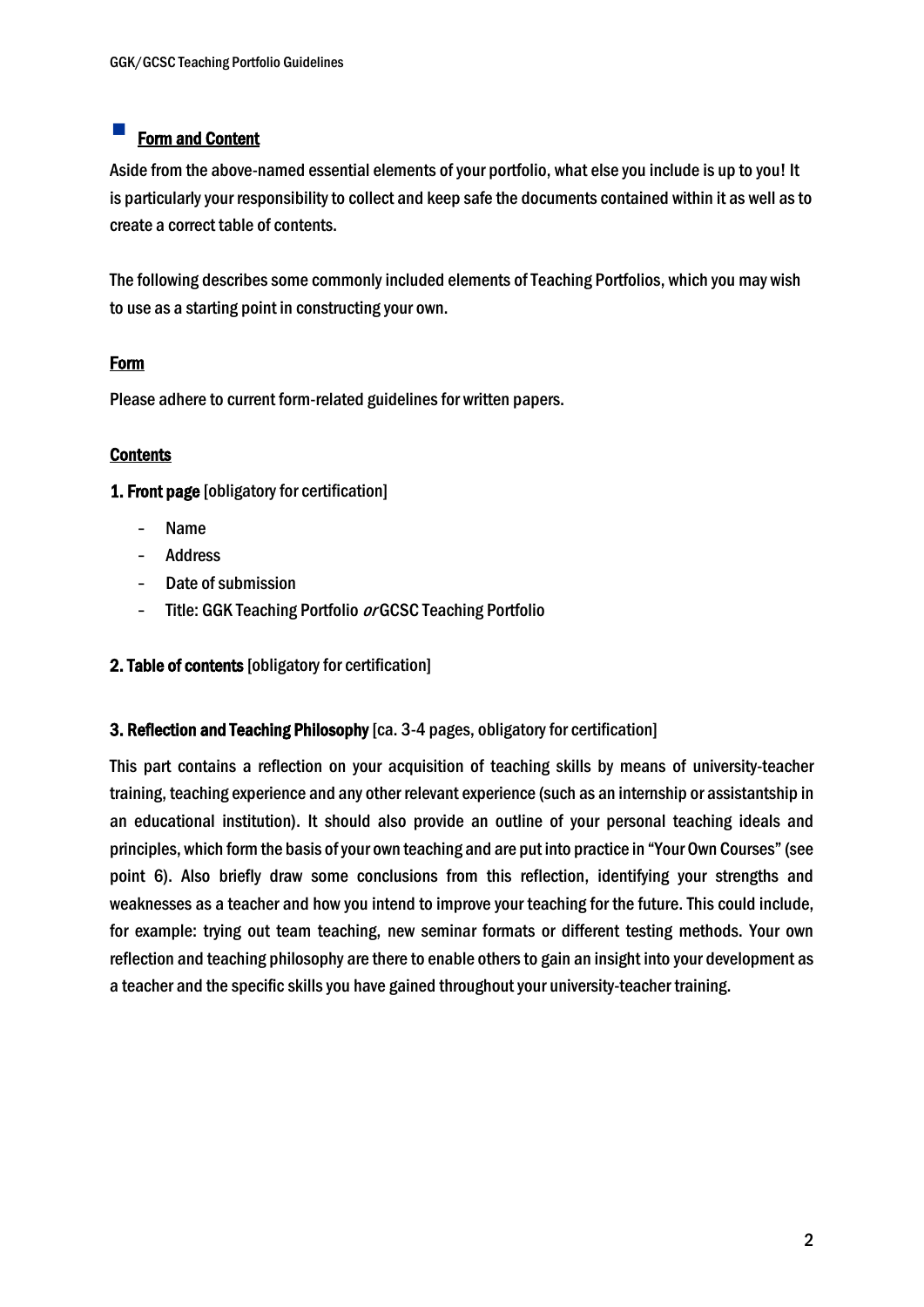## 4. Draft course syllabus [obligatory for certification]

Draw up a syllabus, for instance for a course on a subject taken from your own PhD project, with an exposé of two to three pages on the aims of the courses as well as the teaching and assessment methods you have elected to use.

5. Development of your own teaching skills [certificates from at least two Teaching Centre workshops are obligatory for certification]

What have you done so far to improve your teaching skills? What courses of further training have you attended? You should also provide evidence of your performative skills, so if you have learned how to present yourself professionally and communicate your specialised knowledge with an awareness of audience (e.g. within the framework of a simulated conference situation), then include the certification from these courses.

Important: please include the relevant evidence of all courses you mention (Copies will suffice).

#### 6. Your own courses

6.1 A numbered list of your courses giving

- the university or institution at which it was taught
- the semester in which it was taught
- the department under the auspices of which it was taught
- its title

6.2 Full course description including

- day and time taught
- number of participants
- course aims
- course contents
- teaching methods used
- media used
- course requirements
- testing/assessment methods

Important: particularly if you already have a broad range of teaching experience, you should limit yourself to examples here rather than listing every one of your courses in detail, to prevent your Portfolio becoming too cluttered.